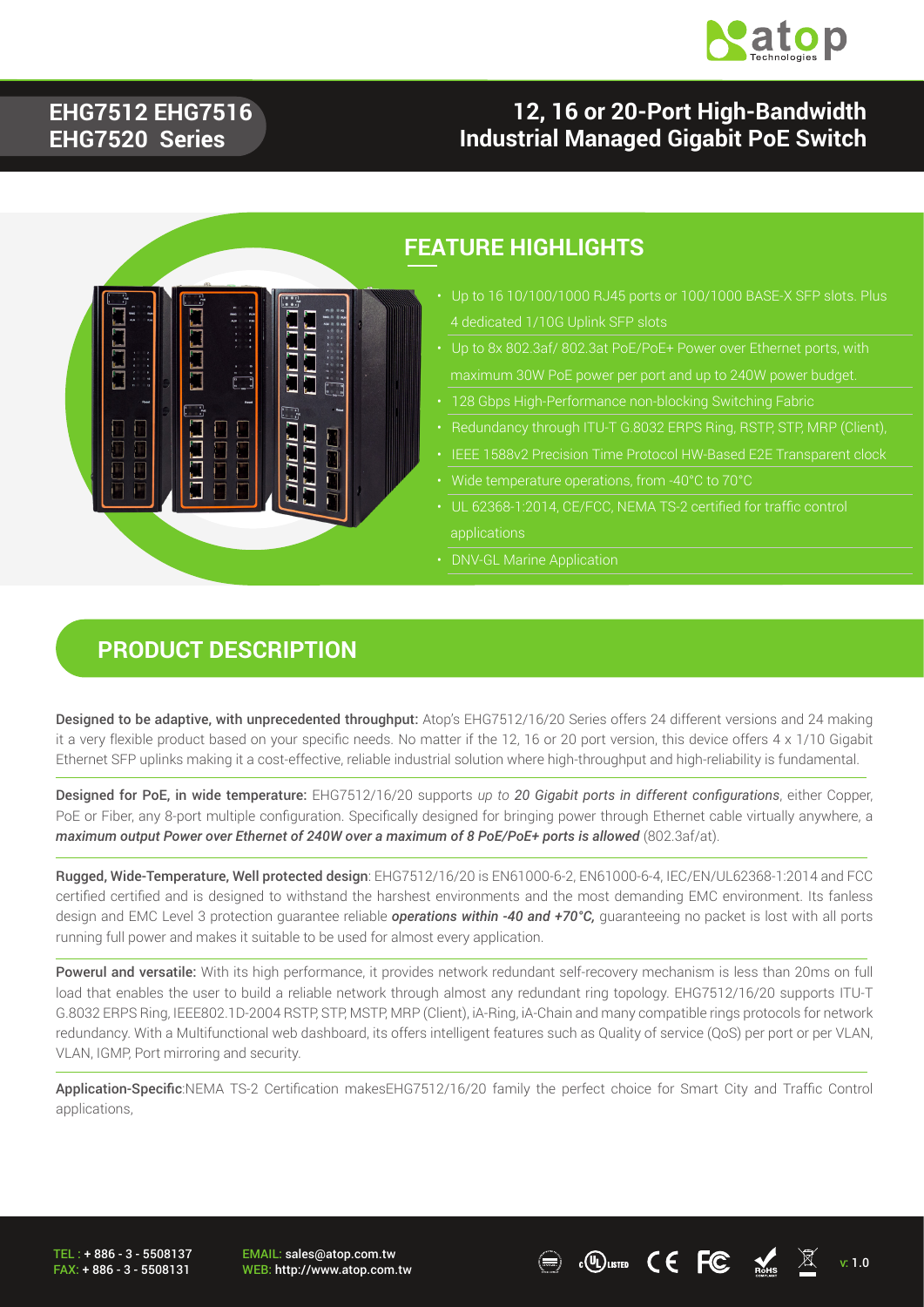

### **SPECIFICATIONS**

| <b>Technical Specifications</b>                                                                                                                                                                   |                                                                                                                                                                                                                                                                                                                                                                                                                                                                                                                                                                              |                                                                                                      |
|---------------------------------------------------------------------------------------------------------------------------------------------------------------------------------------------------|------------------------------------------------------------------------------------------------------------------------------------------------------------------------------------------------------------------------------------------------------------------------------------------------------------------------------------------------------------------------------------------------------------------------------------------------------------------------------------------------------------------------------------------------------------------------------|------------------------------------------------------------------------------------------------------|
| Model Name                                                                                                                                                                                        | EHG7512 (12 ports); EHG7516 (16 ports); EHG7520 (20 ports)                                                                                                                                                                                                                                                                                                                                                                                                                                                                                                                   |                                                                                                      |
| <b>Switch Properties</b>                                                                                                                                                                          |                                                                                                                                                                                                                                                                                                                                                                                                                                                                                                                                                                              |                                                                                                      |
| <b>Priority Queues</b><br><b>VLAN Table</b><br>MAC-Based VLAN<br>VLAN ID Range<br>Trunk Group<br>Static IGMP Groups<br>Dynamic IGMP Groups<br>MAC Table Size<br>Packet Buffer Size<br>Jumbo Frame | 8<br>4096<br>512<br>VID 1 to 4094<br>4<br>128<br>256<br>16K<br>1.5 MB<br>9216 Byte                                                                                                                                                                                                                                                                                                                                                                                                                                                                                           |                                                                                                      |
| <b>Ethernet</b>                                                                                                                                                                                   |                                                                                                                                                                                                                                                                                                                                                                                                                                                                                                                                                                              |                                                                                                      |
| Standards                                                                                                                                                                                         | IEEE 802.3 for 10BaseT<br>IEEE 802.3u for 100BaseT(X)<br>IEEE 802.3ab for 1000BaseT(X)<br>IEEE 802.3z for 1000BaseX<br>IEEE 802.3ae For 10 Gigabit Ethernet Fiber<br>IEEE 802.3x for Flow Control, back pressure flow control<br>IEEE 802.1D-2004 for Spanning Tree Protocol<br>IEEE 802.1w for Rapid Spanning Tree Protocol<br>IEEE 802.1s for Multiple Spanning Tree Protocol<br>IEEE 802.1Q for VLAN Tagging<br>IEEE 802.1p for Class of Service<br>IEEE 802.1X for Authentication<br>IEEE 802.3ad for Port Trunk with LACP<br>IEEE 802.3az for Energy Efficient Ethernet |                                                                                                      |
| Protocols                                                                                                                                                                                         | IPv4, IPv6, IGMPv1/v2/v3, IGMP Snooping, GARP, GMRP, GVRP, SNMPv1/v2c/<br>v3, SNMP Inform, ICMP, Telnet, SSH, DHCP Server/Relay/Client, DHCP Option<br>66/67/82, BootP, RARP, TFTP, SMTP, SMTP (Gmail), RMON, HTTP, HTTPS,<br>Syslog, MRP (Client), LLDP, 802.1x, EAP, RADIUS, TACACS+, Mirror port, QoS, ACL                                                                                                                                                                                                                                                                |                                                                                                      |
| Redundancy                                                                                                                                                                                        | ITU-T G.8032 ERPS Ring, STP, RSTP, MSTP, Compatible Ring/Chain, U-Ring                                                                                                                                                                                                                                                                                                                                                                                                                                                                                                       |                                                                                                      |
|                                                                                                                                                                                                   | Network Synchronization                                                                                                                                                                                                                                                                                                                                                                                                                                                                                                                                                      | NTP Server/Client, SNTP                                                                              |
| Time Synchronization                                                                                                                                                                              | Precision Network<br>Synchronization                                                                                                                                                                                                                                                                                                                                                                                                                                                                                                                                         | IEEE1588v1 OC/BC (Software)<br>IEEE1588v2 E2E TC (Hardware) - ns acc.<br>IEEE1588v2 OC/BC (Software) |
| <b>Automation Profiles</b>                                                                                                                                                                        | Ethernet/IP, Modbus/TCP device status registers provided                                                                                                                                                                                                                                                                                                                                                                                                                                                                                                                     |                                                                                                      |
| <b>SNMP MIB</b>                                                                                                                                                                                   | MIB II, IF-MIB, SNMPv2 MIB, BRIDGE-MIB, RMON MIB Group 1,2,3,9, RFC<br>RFC 1157, RFC 1213, RFC 1215, RFC 1493, RFC 1643, RFC 1757, RFC 2011,<br>RFC 2012, RFC 2013, RFC 2233, RFC 2571, RFC 2742, RFC 2819, RFC 2863,<br>RFC 3411, RFC 3412, RFC 3413, RFC 3414, RFC 3415, RFC 2674                                                                                                                                                                                                                                                                                          |                                                                                                      |
| <b>Power</b>                                                                                                                                                                                      |                                                                                                                                                                                                                                                                                                                                                                                                                                                                                                                                                                              |                                                                                                      |
| Input Voltage                                                                                                                                                                                     | 9-57 VDC for Non-PoE models<br>45-57 VDC for 802.3af mode<br>51-57 VDC for 802.3at mode                                                                                                                                                                                                                                                                                                                                                                                                                                                                                      |                                                                                                      |

TEL : + 886 - 3 - 5508137 FAX: + 886 - 3 - 5508131

EMAIL: sales@atop.com.tw<br>WEB: http://www.atop.com.tw

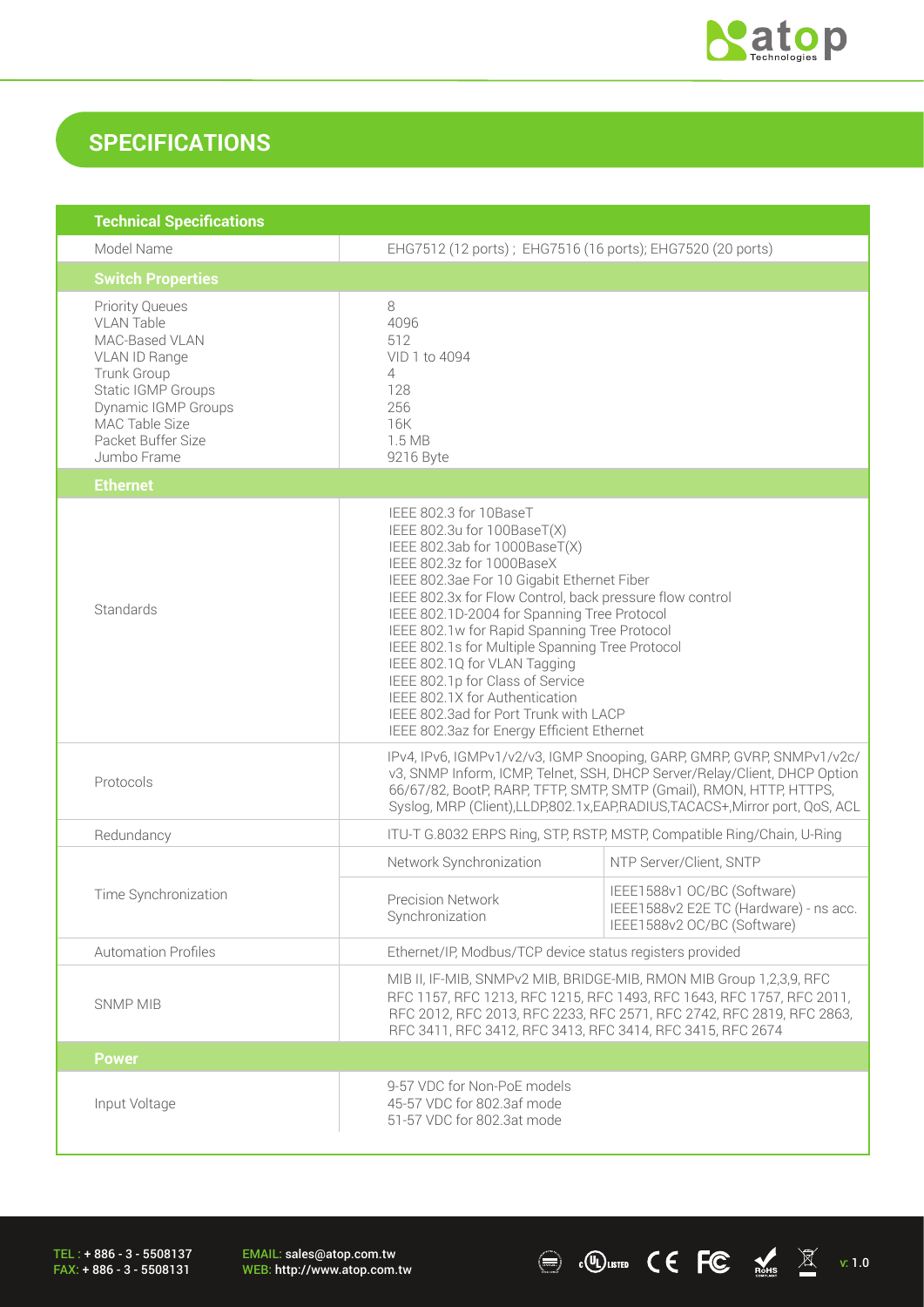

| Input Current (System)                                                                                                        | Max. 2.2 A @ 12 VDC (without PoE)<br>Max. 3.3 A @ 45 VDC (Support up to 8 ports at 15.4W per PoE port)<br>Max. 5.2 A @ 51 VDC (Support up to 8 ports at 30W per PoE port)                                                                                                                                                                                             |
|-------------------------------------------------------------------------------------------------------------------------------|-----------------------------------------------------------------------------------------------------------------------------------------------------------------------------------------------------------------------------------------------------------------------------------------------------------------------------------------------------------------------|
| Power Consumption (System)                                                                                                    | Max. 26.4 W @ 12 VDC (without PoE)<br>Max. 148.5 W @ 45 VDC (Support up to 8 ports at 15.4W per PoE port)<br>Max. 265.2 W @ 51 VDC (Support up to 8 ports at 30W per PoE port)                                                                                                                                                                                        |
| Connector<br><b>Reverse Polarity Protection</b>                                                                               | 5-Pin 5.08mm Lockable Terminal Block<br>Yes                                                                                                                                                                                                                                                                                                                           |
| <b>Interfaces</b>                                                                                                             |                                                                                                                                                                                                                                                                                                                                                                       |
| RJ45 Ports<br>Fiber Optics Ports<br><b>I FD Indicators</b><br>Console<br>Relay Output<br><b>DIP Switches</b><br><b>Button</b> | Up to $16 10/100/1000$ BASE-T(X) auto negotiation speed<br>Up to 16 100/1000BASE-X SFP slot plus 4 1000BASE-X or 4 10G SFP slots<br>PWR1, PWR2, Alarm, Run, Ring, Ring Master, RJ-45 Link/Speed, SFP Link, PoE<br>RS232 (RJ45 connector)<br>2 relay outputs with current carrying capacity of 1A @ 24 VDC<br>Ring Control and Profinet Setting<br><b>Reset Button</b> |
| <b>Physical Characteristics</b>                                                                                               |                                                                                                                                                                                                                                                                                                                                                                       |
| Housing<br>Dimension ( $W \times H \times D$ )<br>Weight<br>Installation                                                      | IP30 SPCC Metal housing, ruggedized Heat-sink<br>EHG7512: 76 x 200 x 160 mm; EHG7516-EHG7520: 95 x 200 x 160 mm<br>$2,500$ a<br>DIN-Rail, Wall mount (optional kit)                                                                                                                                                                                                   |
| <b>Environmental Limits</b>                                                                                                   |                                                                                                                                                                                                                                                                                                                                                                       |
| <b>Operating Temperature</b><br>Storage Temperature<br>Ambient Relative Humidity                                              | $-40^{\circ}$ C $\sim$ 70°C (-40°F $\sim$ 158°F)<br>$-40^{\circ}$ C $\sim$ 85°C (-40°F $\sim$ 185°F)<br>5%~95%, 55°C (Non-condensing)                                                                                                                                                                                                                                 |

### **DIMENSIONS & LAYOUT**



 $\textcircled{\tiny{\textcircled{\tiny{K}}}}$  .  $\textcircled{\tiny{\textcircled{\tiny{K}}}}$   $\textcircled{\tiny{\textcircled{\tiny{K}}}}$   $\textcircled{\tiny{\textcircled{\tiny{K}}}}$   $\textcircled{\tiny{\textcircled{\tiny{K}}}}$   $\textcircled{\tiny{\textcircled{\tiny{K}}}}$   $\textcircled{\tiny{\textcircled{\tiny{K}}}}$   $\textcircled{\tiny{\textcircled{\tiny{K}}}}$   $\textcircled{\tiny{\textcircled{\tiny{K}}}}$   $\textcircled{\tiny{\textcircled{\tiny{K}}}}$   $\textcircled{\tiny{\textcircled{\tiny{K}}}}$   $\textcircled{\tiny{\textcirc$ 

TEL : + 886 - 3 - 5508137 FAX: + 886 - 3 - 5508131

EMAIL: sales@atop.com.tw<br>WEB: http://www.atop.com.tw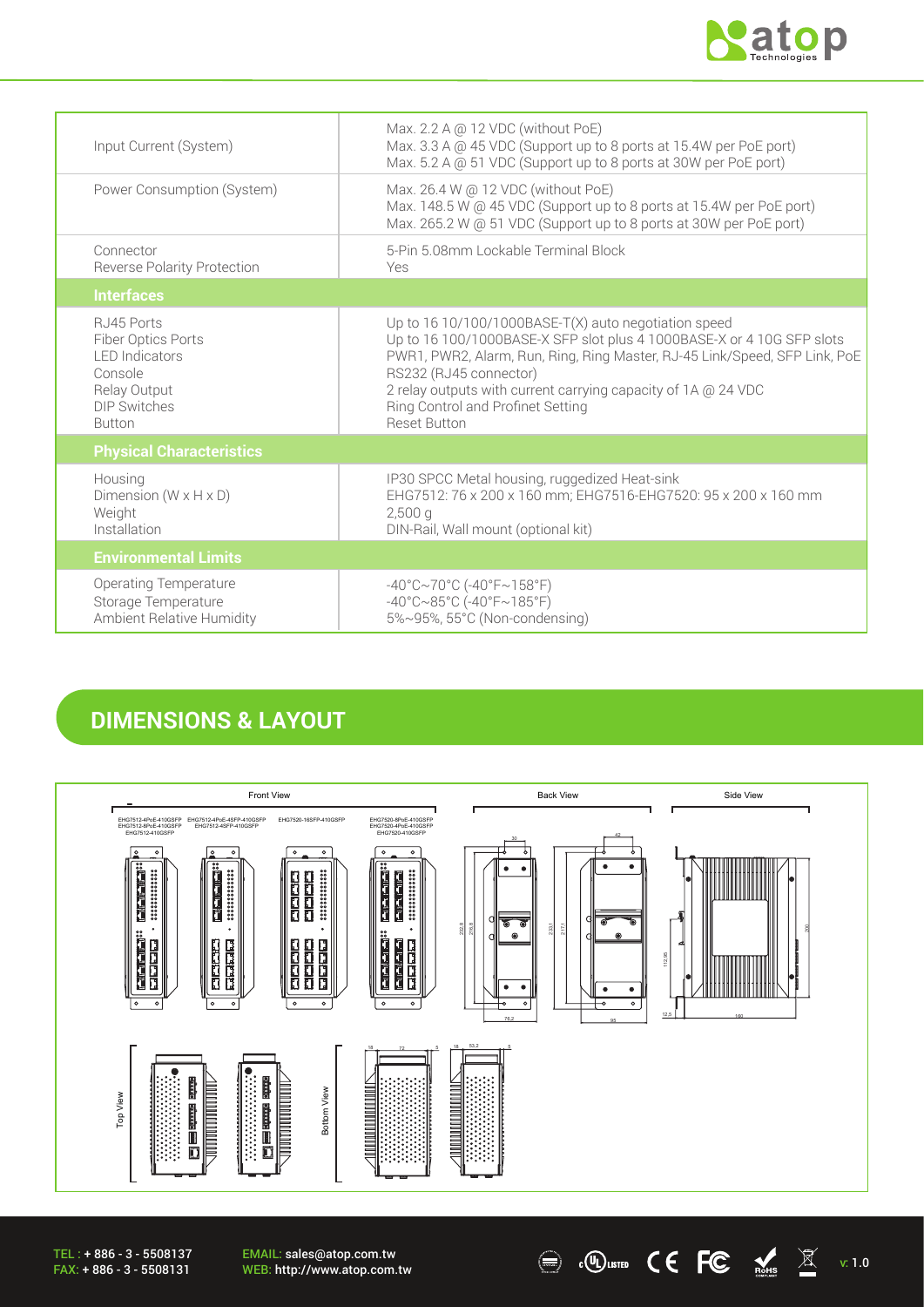

# **REGULATORY APPROVALS**

| <b>Regulatory Approvals</b> |                                                                                                                |                                                      |                                                                  |              |
|-----------------------------|----------------------------------------------------------------------------------------------------------------|------------------------------------------------------|------------------------------------------------------------------|--------------|
| Safety                      | UL62368-1, 2nd Ed., CSAC22.2 N. 62368-1-14, NZS62368.1:2018, EN62368-1:2014+A11:2017                           |                                                      |                                                                  |              |
| <b>Traffic Control</b>      | NEMA TS-2                                                                                                      |                                                      |                                                                  |              |
| <b>EMC</b>                  | FCC Part 15, Subpart B, Class A<br>EN 55032, EN 55024, EN 61000-3-2, EN 61000-3-3, EN 61000-6-2, EN 61000-6-4, |                                                      |                                                                  |              |
| <b>DNVGL Maritime</b>       | DNV-GL                                                                                                         |                                                      |                                                                  |              |
| <b>Test</b>                 |                                                                                                                | Item                                                 | <b>Value</b>                                                     | <b>Level</b> |
| IEC 61000-4-2               | <b>ESD</b>                                                                                                     | Contact Discharge<br>Air Discharge                   | ±6KV<br>±8KV                                                     | 3<br>3       |
| IEC 61000-4-3               | <b>RS</b>                                                                                                      | 80-1000MHz<br>1.4-2.0GHz<br>$2.0 - 2.7$ GHz          | 10(V/m)<br>3(V/m)<br>10(V/m)                                     | 3<br>3<br>3  |
| IEC 61000-4-4               | EFT                                                                                                            | <b>AC Power Port</b><br>DC Power Port<br>Signal Port | ±2.0kV<br>±2.0kV<br>±1.0kV                                       | 3<br>3<br>3  |
| IEC 61000-4-5               | Surge                                                                                                          | DC Power Port<br>DC Power Port<br>Signal Port        | Line-to Line±1.0kV<br>Line-to Earth±2.0kV<br>Line-to Earth±2.0kV | 3<br>3<br>3  |
| IEC 61000-4-6               | CS.                                                                                                            | $0.15 - 80$ MHz                                      | 10V rms                                                          | 3            |
| IEC 61000-4-8               | PFMF                                                                                                           | Enclosure                                            | 30 V/m                                                           | 4            |
| IEC 61000-4-11              | <b>DIP</b>                                                                                                     | <b>AC Power Port</b>                                 |                                                                  | A            |
| Shock<br>Drop<br>Vibration  | MIL-STD-810G Method 516.5<br>MIL-STD-810F Method 516.5<br>MIL-STD-810F Method 514.5 C-1 & C-2                  |                                                      |                                                                  |              |
| RoHS II                     | Yes                                                                                                            |                                                      |                                                                  |              |
| <b>MTBF</b>                 | 20 Years                                                                                                       |                                                      |                                                                  |              |

TEL : + 886 - 3 - 5508137 FAX: + 886 - 3 - 5508131

EMAIL: sales@atop.com.tw<br>WEB: http://www.atop.com.tw

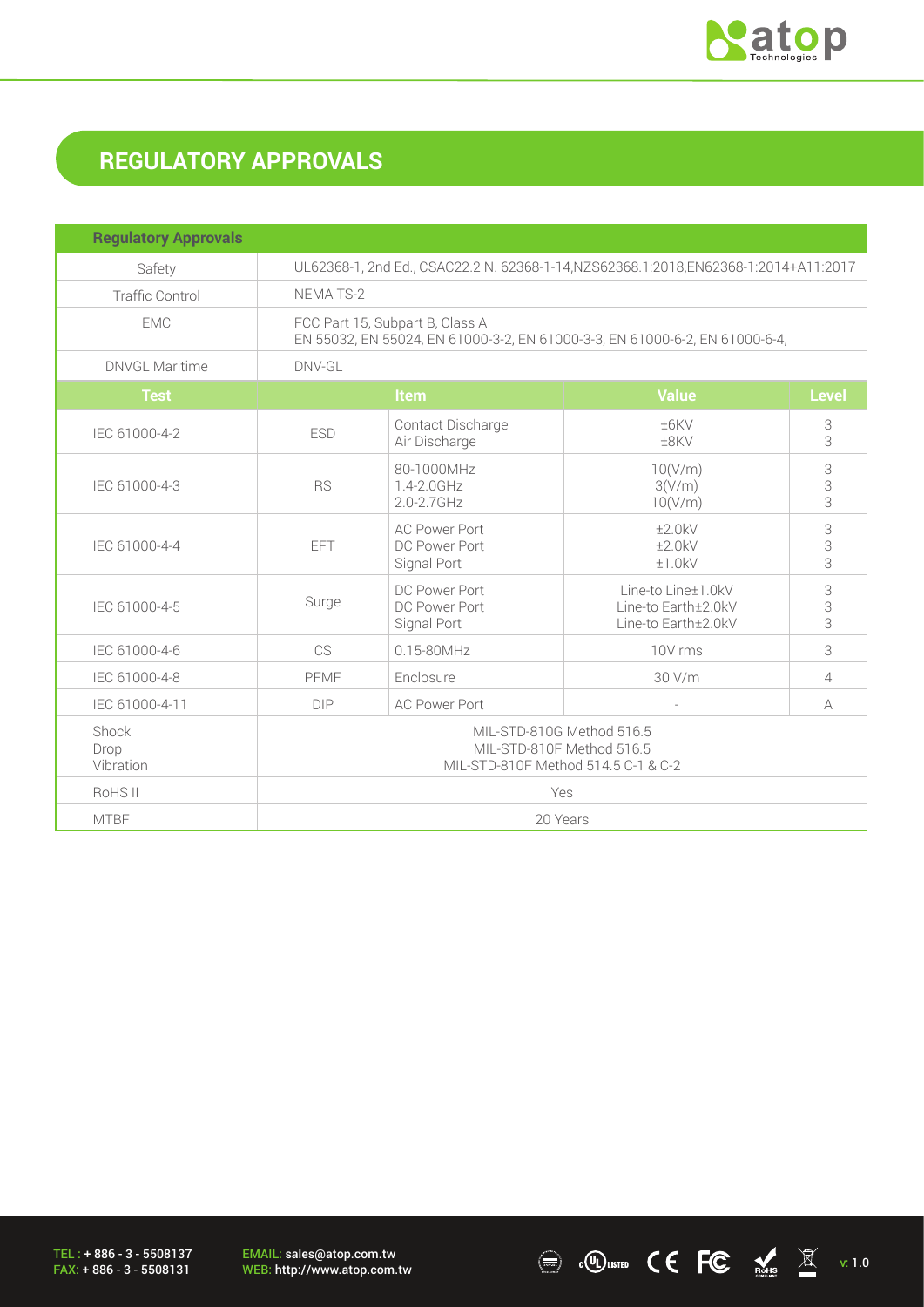

 $\overline{\text{C}}$  .  $\overline{\text{C}}$   $\overline{\text{C}}$   $\overline{\text{C}}$   $\overline{\text{C}}$   $\overline{\text{C}}$   $\overline{\text{C}}$   $\overline{\text{C}}$   $\overline{\text{C}}$   $\overline{\text{C}}$   $\overline{\text{C}}$   $\overline{\text{C}}$   $\overline{\text{C}}$   $\overline{\text{C}}$   $\overline{\text{C}}$   $\overline{\text{C}}$   $\overline{\text{C}}$   $\overline{\text{C}}$   $\overline{\text{C}}$   $\overline{\text{C}}$ 

## **ORDERING INFORMATION**

| <b>Ordering information</b>           |                    |                                   |                               |                              |                             |                            |
|---------------------------------------|--------------------|-----------------------------------|-------------------------------|------------------------------|-----------------------------|----------------------------|
| <b>Model name</b>                     | <b>Part Number</b> | 10/100/<br>1000 RJ45<br>(non-PoE) | 10/100/<br>1000 RJ45<br>(PoE) | 100/1000<br><b>SFP slots</b> | 1000<br><b>SFP</b><br>slots | 10G<br><b>SFP</b><br>slots |
| EHG7512-410GSFP                       | 1P1EHG75120002G    | 8                                 | ÷.                            | ÷.                           | ÷.                          | $\overline{4}$             |
| EHG7512-4SFP-410GSFP                  | 1P1EHG75120004G    | $\overline{4}$                    |                               | 4                            |                             | $\overline{4}$             |
| EHG7516-410GSFP                       | 1P1EHG75160001G    | 12                                | ÷                             |                              |                             | 4                          |
| EHG7516-4SFP-410GSFP                  | 1P1EHG75160004G    | 8                                 |                               | 4                            |                             | 4                          |
| EHG7516-8SFP-410GSFP                  | 1P1EHG75160007G    | 4                                 | $\sim$                        | 8                            | $\sim$                      | $\overline{4}$             |
| EHG7516-12SFP-410GSFP                 | 1P1EHG75160009G    | $\sim$                            | $\equiv$                      | 12                           | $\sim$                      | $\overline{4}$             |
| EHG7520-410GSFP                       | 1P1EHG75200001G    | 16                                |                               | $\sim$                       |                             | $\overline{4}$             |
| EHG7520-4SFP-410GSFP                  | 1P1EHG75200004G    | 12                                | $\equiv$                      | $\overline{4}$               | $\sim$                      | $\overline{4}$             |
| EHG7520-8SFP-410GSFP                  | 1P1EHG75200007G    | 8                                 |                               | 8                            |                             | $\overline{4}$             |
| EHG7520-12SFP-410GSFP                 | 1P1EHG75200008G    | 4                                 | $\sim$                        | 12                           | $\sim$                      | $\overline{4}$             |
| EHG7520-16SFP-410GSFP                 | 1P1EHG7520000AG    | $\sim$                            | $\sim$                        | 16                           | $\sim$                      | $\overline{4}$             |
| EHG7512-4PoE-410GSFP                  | 1P1EHG75120003G    | 4                                 | $\overline{4}$                |                              |                             | $\overline{4}$             |
| EHG7512-4PoE-4SFP-410GSFP             | 1P1EHG75120005G    | $\overline{\phantom{a}}$          | $\overline{4}$                | $\overline{4}$               |                             | $\overline{4}$             |
| EHG7512-8PoE-410GSFP                  | 1P1EHG75120001G    | $\overline{\phantom{a}}$          | 8                             |                              |                             | $\overline{4}$             |
| EHG7516-4PoE-410GSFP                  | 1P1EHG75160002G    | 8                                 | $\overline{4}$                |                              |                             | $\overline{4}$             |
| EHG7516-4PoE-4SFP-410GSFP             | 1P1EHG75160005G    | 4                                 | $\overline{4}$                | $\overline{4}$               | $\sim$                      | 4                          |
| EHG7516-4PoE-8SFP-410GSFP             | 1P1EHG75160008G    |                                   | $\overline{4}$                | 8                            |                             | $\overline{4}$             |
| EHG7516-8PoE-410GSFP                  | 1P1EHG75160003G    | 4                                 | 8                             | $\overline{\phantom{a}}$     |                             | 4                          |
| EHG7516-8PoE-4SFP-410GSFP             | 1P1EHG75160006G    |                                   | 8                             | $\overline{4}$               |                             | $\overline{4}$             |
| EHG7520-4PoE-410GSFP                  | 1P1EHG75200002G    | 12                                | $\overline{4}$                |                              | $\sim$                      | $\overline{4}$             |
| EHG7520-4PoE-4SFP-410GSFP             | 1P1EHG75200005G    | 8                                 | $\overline{4}$                | 4                            | $\sim$                      | 4                          |
| EHG7520-4PoE-12SFP-410GSFP            | 1P1EHG75200009G    | $\sim$                            | $\overline{4}$                | 12                           |                             | $\overline{4}$             |
| EHG7520-8PoE-410GSFP                  | 1P1EHG75200003G    | 8                                 | 8                             | $\sim$                       |                             | 4                          |
| EHG7520-8PoE-4SFP-410GSFP             | 1P1EHG75200006G    | $\overline{4}$                    | 8                             | 4                            |                             | 4                          |
| EHG7512-4PoE-4SFP-410GSFP<br>(Marine) | 1P1EHG75120006G    | $\overline{\phantom{a}}$          | $\overline{4}$                | 4                            |                             | $\overline{4}$             |
| EHG7516-8PoE-410GSFP<br>(Marine)      | 1P1EHG7516000AG    | 4                                 | 8                             |                              |                             | 4                          |

TEL : + 886 - 3 - 5508137 FAX: + 886 - 3 - 5508131